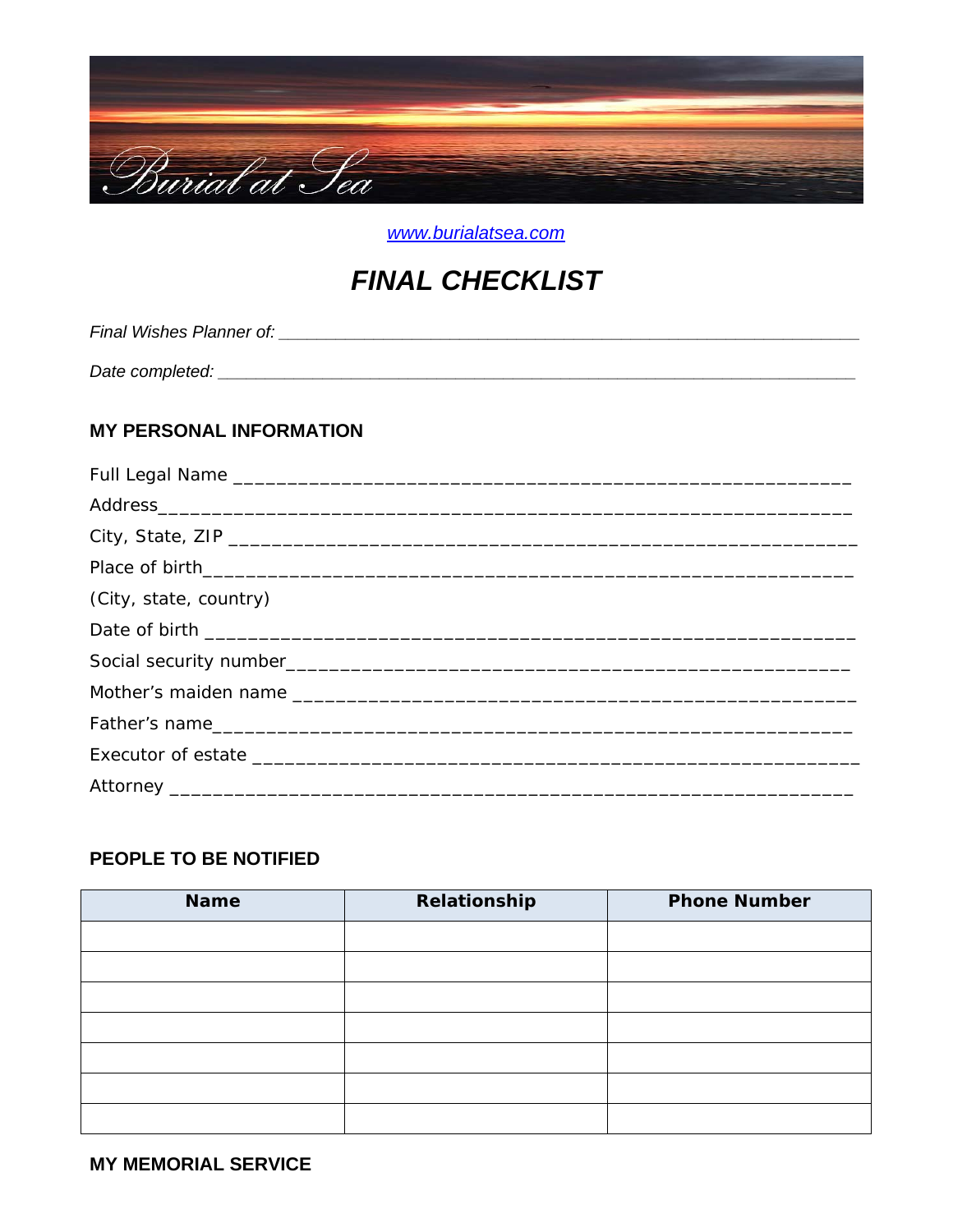Church, synagogue or other house of worship (name & phone number):

Pastor, Minister, Rabbi or other religious contact (name & phone number):

#### **Personal Wishes:**

Newspapers and/or locations I wish my obituary to be placed:

I have some beloved pets. Here's who I want to care for them:

### **FINAL ARRANGEMENTS**

| My services are preplanned $\square$ Yes<br>No<br>□                                                                       |
|---------------------------------------------------------------------------------------------------------------------------|
| If yes, please contact: name & phone number: ___________________________________                                          |
| If no, I prefer: □ Cremation □ Burial<br>Crematorium or funeral parlor name & phone number: _____________________________ |
| I prefer my cremated remains to be:<br>Retained by family $\Box$ Scattered at sea $\Box$ Other<br>□                       |
| I prefer traditional burial and as my final resting place: (name, address, city, state)<br>□                              |
| Preferences for location/proximity to others?<br>$\Box$ Yes<br>- No<br>□<br>Specify:                                      |
|                                                                                                                           |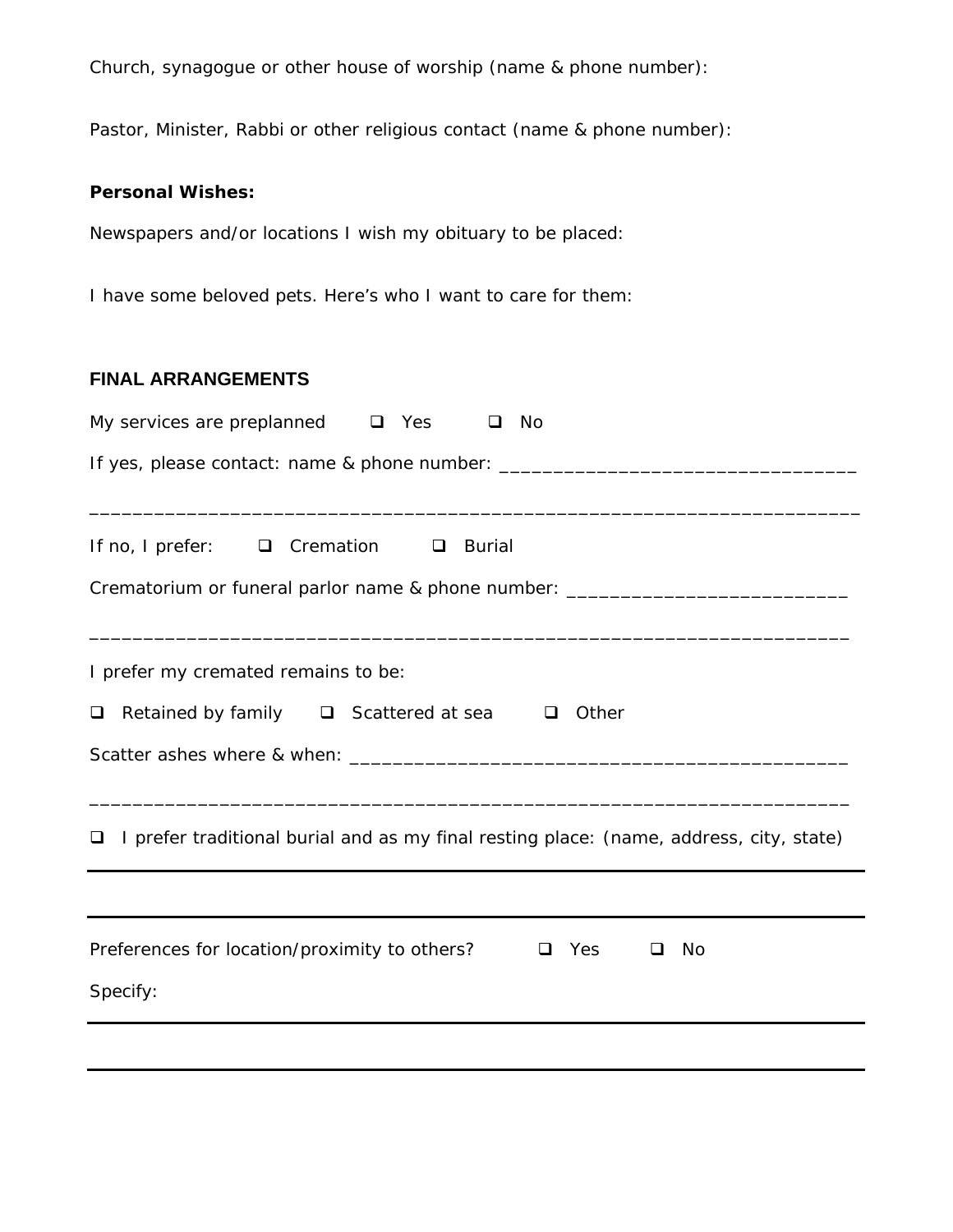I have a preference as to what I wear (list favorite clothing, jewelry or specific items):

My casket/vault preferences:

I would like as pallbearers these people:

| <b>Name</b> | <b>Phone Number</b> |
|-------------|---------------------|
|             |                     |
|             |                     |
|             |                     |
|             |                     |
|             |                     |
|             |                     |
|             |                     |

## **MEMORIAL SERVICE REQUEST**

Memorials should go to:

| Organization | <b>Address</b> |  |
|--------------|----------------|--|
|              |                |  |
|              |                |  |
|              |                |  |

Flowers? **Q** Yes **Q** No

These are the flowers I love:

These are the musical selections I would like used: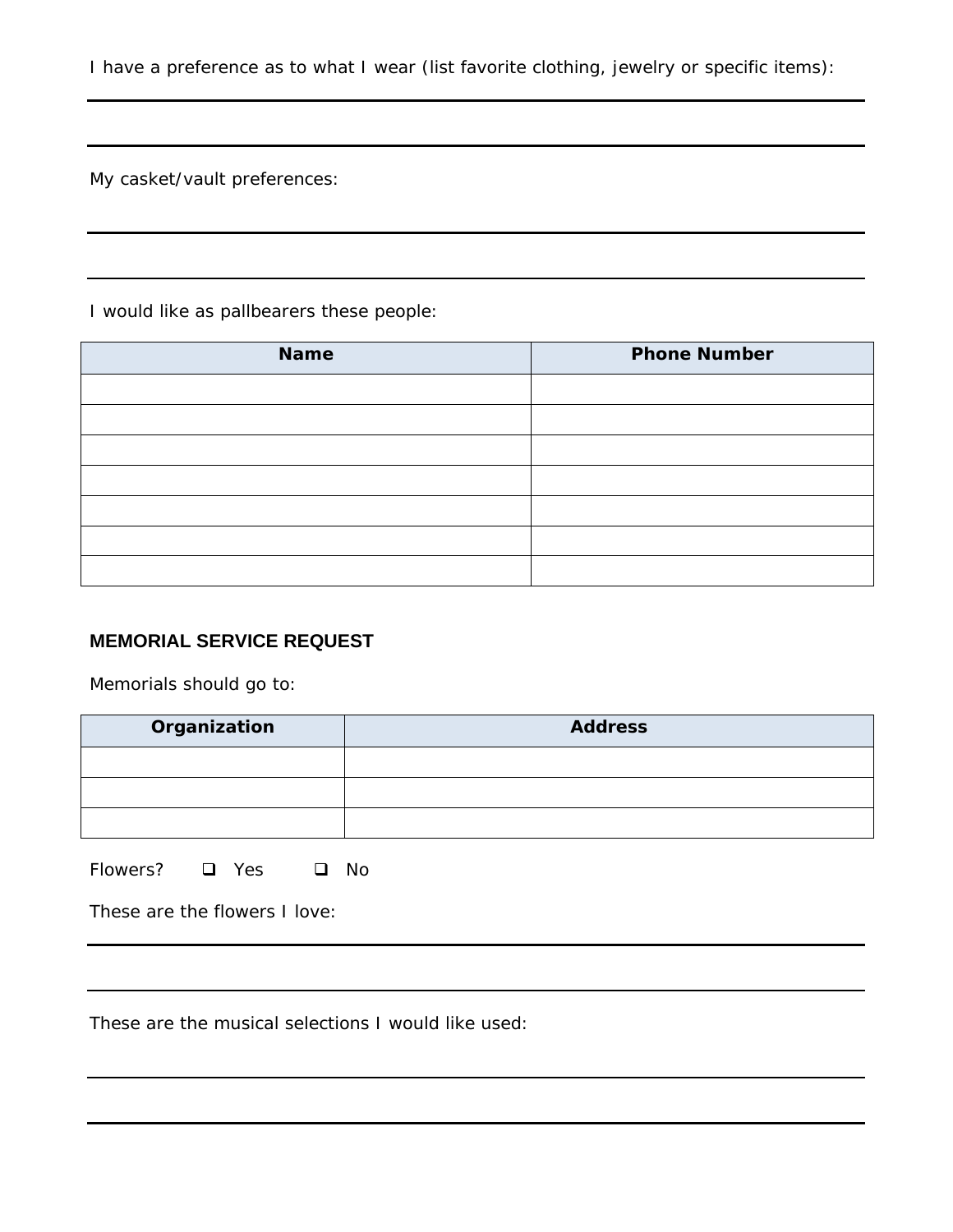| These are the readings I would like used:                                                       |
|-------------------------------------------------------------------------------------------------|
|                                                                                                 |
| My special requests or prayers:                                                                 |
|                                                                                                 |
| Memorial Card<br>$\Box$ Yes<br>No<br>□                                                          |
| <b>LOCATION OF IMPORTANT PAPERS</b>                                                             |
| Do you have a will/trust? $\Box$ Yes<br>No<br>$\Box$<br>Where is it?                            |
|                                                                                                 |
| Do you have a birth certificate? $\Box$ Yes<br>No<br>$\Box$<br>Where is it?                     |
|                                                                                                 |
| Do you have a marriage certificate?<br>No<br>$\Box$ Yes<br>$\Box$<br>Where is it?               |
|                                                                                                 |
| Do you have checking or savings accounts? $\Box$ Yes<br>No<br>$\Box$<br>Where (facility names)? |
|                                                                                                 |
| Do you have a safe deposit box?<br>Yes<br>No<br>❏<br>❏<br>Where is it?                          |
|                                                                                                 |
|                                                                                                 |